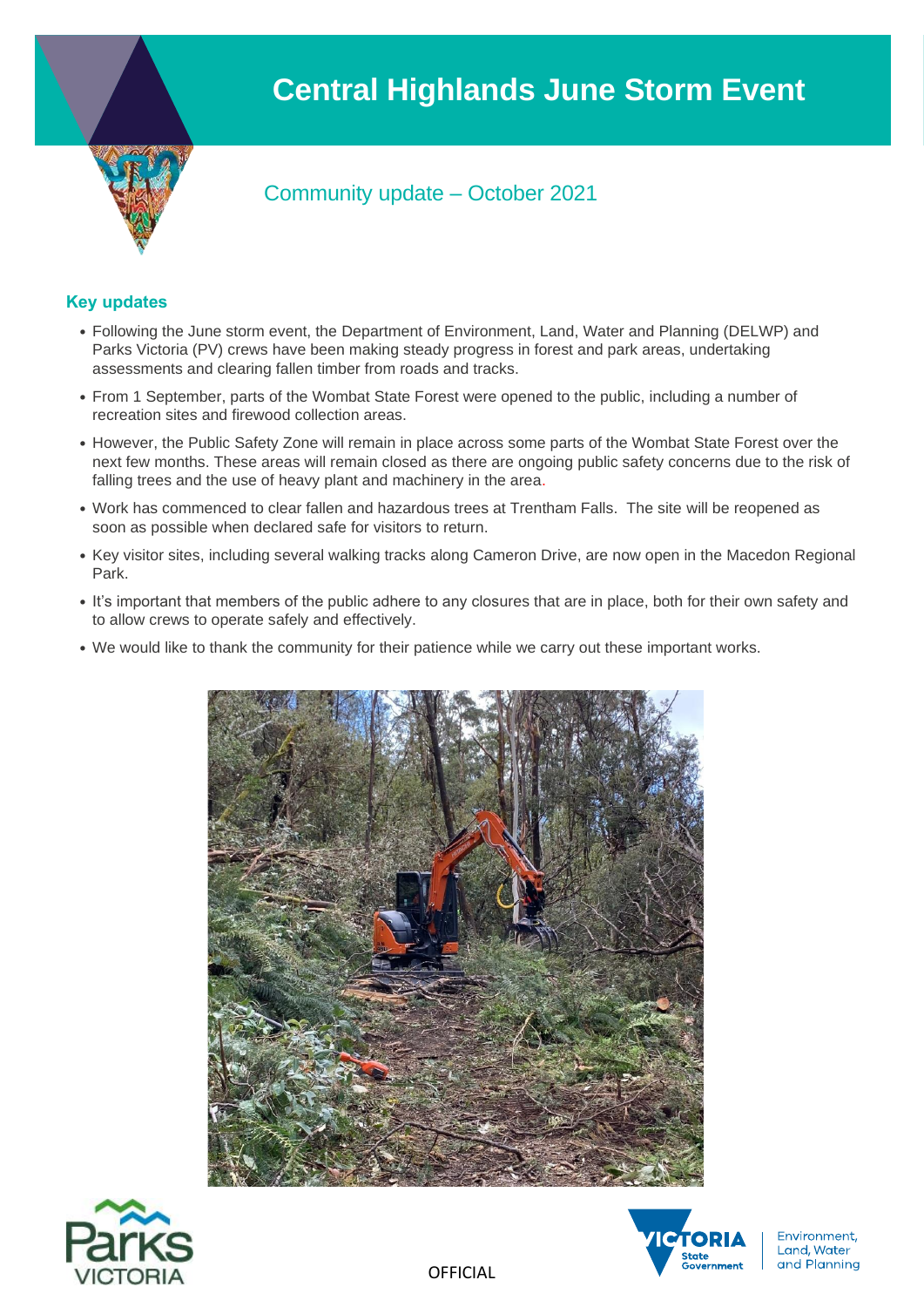# **Recreation sites/ hiking trails**

Following the June storm event, there were 31 recreation sites across the Wombat State Forest, Hepburn Regional Park, Macedon Regional Park and Trentham Falls that were significantly impacted and damaged.

In addition to this, over 150km of walking and hiking trails were also impacted.

Some of the damage to recreation sites and hiking trails include - large amounts of hazardous trees, damage to fences, erosion of roads and destruction of campground assets such as toilets, picnic tables, fireplaces and BBQ pits.

Hazardous trees remain a priority in these recreation sites and will require specialist assessment prior to reopening to the public. Some sections of hiking trails will also require repairs where the rootballs from very large fallen trees have destroyed the trail surface.

Our crews have been working hard to assess and clear these sites so we can open them back up to the public as quickly as possible. We know that many people enjoy visiting these beautiful sites and understand the inconvenience caused by their closure.

The below recreation sites have now been opened to the public:

- Carrols Campground
- **Balt Camp**
- Werribee River Picnic Area
- Sailors Falls and Twin Bridges Visitor Areas (Hepburn Regional Park)
- Scout Camp area (Macedon Regional Park)
- Harbison's and McGregor's picnic grounds and Camels Hump visitor site along Cameron Drive (Macedon Regional Park)
- Lerderderg campground (Lerderderg State Park)
- Shaws Lake, McKenzie Flat and O'Briens crossing picnic grounds (Lerderderg State Park)

Crews are currently working on opening the following sites to the public in the coming months:

- Jack Cann Reserve
- The Three Lost Children Walk
- Trentham Falls visitor site and viewing lookouts
- Days and Sanatorium Picnic Grounds (Macedon Regional Park)
- Amblers Lane Campground and East Walk (Lerderderg State Park)

Rest assured, we will continue to update the community as our work progresses and further areas in the forest and parks are able to be opened up to the public.

#### **Roads and tracks – vehicle access**

Crews are still working to assess the entire road network impacted by the June storm event, however we have now assessed all of the strategic fire access roads. About 70% of these roads have now been cleared and treated. Crews continue to focus on clearing and treating the remainder of our strategic road network, while preparations are underway to commence clearing and treating the boundary track network.

On the Parks Victoria estate, approximately 90% of storm impacted roads have been cleared for access and hazardous trees have been treated.

Due to seasonal road closures and inclement weather, crews have not been able to assess and clear some areas within the forest.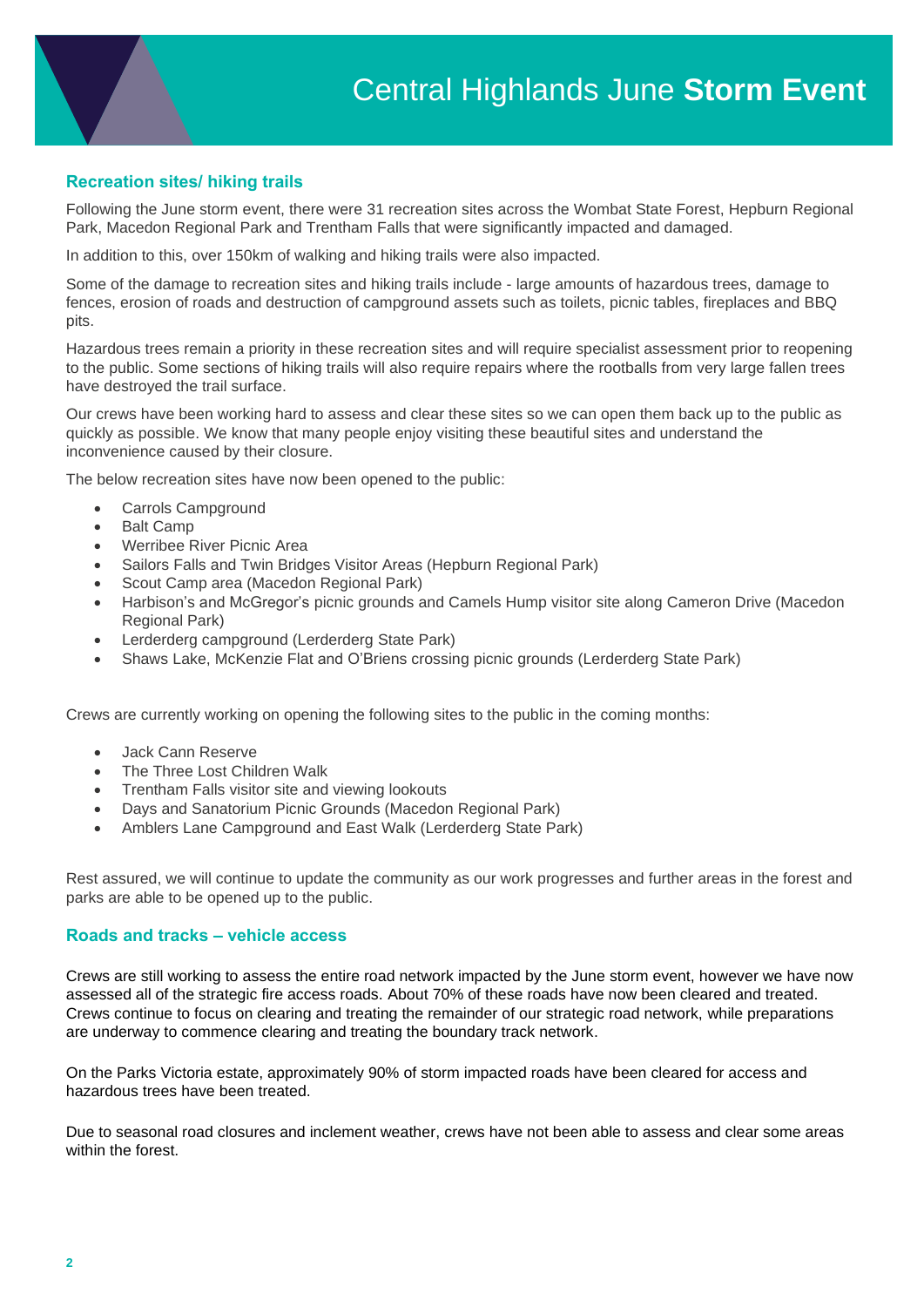However, we want to reassure the community that crews are working hard to have the large majority of publicly accessed roads open by the end of the year. Some temporary road closures may occur while timber harvesting and recovery works are undertaken.

### **Emergency preparedness and fuel management progress**

We know that many people in the community are concerned about the upcoming summer fire season due to the tree fall and increased fuel load as a result of the June storm event.

Crews are currently busy planning for the upcoming season and are working hard to ensure that fire access tracks are re-opened as quickly as possible. This will help us to respond to any bushfires that may occur, as well as allowing us to continue delivering our year-round planned burning program.

We have 87 planned burns scheduled to take place across the Midlands District over the next three years if conditions permit, including fuel reduction, ecological and Traditional Owner burns. Our planned burning program is an important piece of work that helps to reduce bushfire risk for communities and the environment.

Across the 2021/22 planned burning program we have 16 burns planned within the Wombat State Forest area. Four of these have been postponed due to storm damage with others currently being assessed. However, additional replacement burns have been brought forward to ensure bushfire risk is appropriately managed in these storm affected areas.

In addition to planned burning, we also use a number of other operational tools to help reduce the fuel load and manage fire risk, including slashing and mulching, alongside creating and maintaining fuel breaks.

Community firewood collection has also been a consideration during the planning of these burns due to the increased volume of fallen timber and hazardous tree removal required within burn areas.

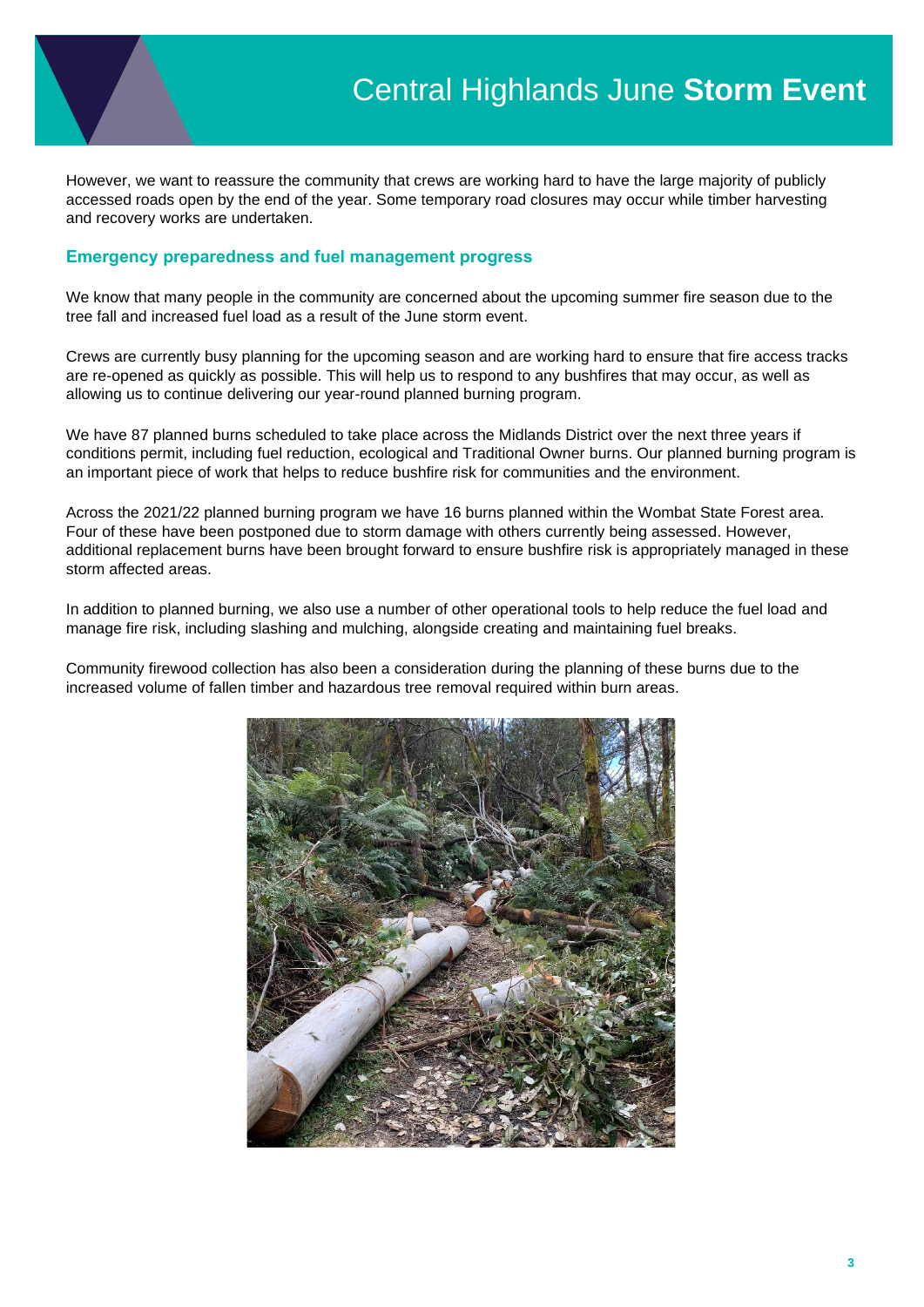# **Firewood collection from state forests**

The spring firewood collection season commenced on the 1 September and communities are now able to gather wood for their personal use from designated firewood collection areas in state forests.

In the Wombat area there are six collection sites available:

- Firth Road, Trentham
- Leonards Hill South Bullarto Hill, Daylesford
- Mill Road, Daylesford
- Old Blackwood Road, Daylesford
- Finger Post Road, Macedon
- Barkstead

The spring firewood collection season will finish on the 30 November.

To find out more about your local collection areas please visit: [https://www.ffm.vic.gov.au/firewood/firewood](https://www.ffm.vic.gov.au/firewood/firewood-collection-in-your-region)[collection-in-your-region](https://www.ffm.vic.gov.au/firewood/firewood-collection-in-your-region)

This season there will be more timber available due to the June storm event however it is still important that people do the right thing and stick to the collection limits of two cubic metres per person per day and a maximum of 16 cubic metres per household per financial year. Authorised officers will be patrolling parks, forests and reserves to catch those who aren't. If you see any illegal activity, please report this on 136 186.

We also ask everyone to please be mindful of their safety in the forest. Please be COVID safe and aware of the environment around you at all times, trees may fall or drop limbs without warning.

If you are collecting firewood, please ensure that you are appropriately trained and equipped to use any equipment such as chainsaws.

Please ensure you follow the latest directions issued by the Chief Health Officer. For further information, please visit<https://www.dhhs.vic.gov.au/coronavirus>

#### **Clean-up assistance on private property**

A free Storm and Flood Clean-Up program has been announced by the government which includes the demolition and removal of any structures on eligible private property that were destroyed or damaged beyond repair by the June 2021 storms and floods.

This could include:

- residential homes and sheds
- commercial and public buildings
- other outbuildings.

The program will also remove hazards such as dangerous materials or trees, that pose a threat to property or work crews, as well as any vehicles that were damaged beyond repair.

This program is voluntary, free of charge and open to eligible property owners.

Work crews will also carry out works to make sure sites are safe after the removal of hazards. This could include building retaining walls, installing drainage or sewage systems and ensuring safe and clear access to a property.

The program is also accepting registrations for the assessment of dangerous trees on private property which pose a risk to a place of residence.